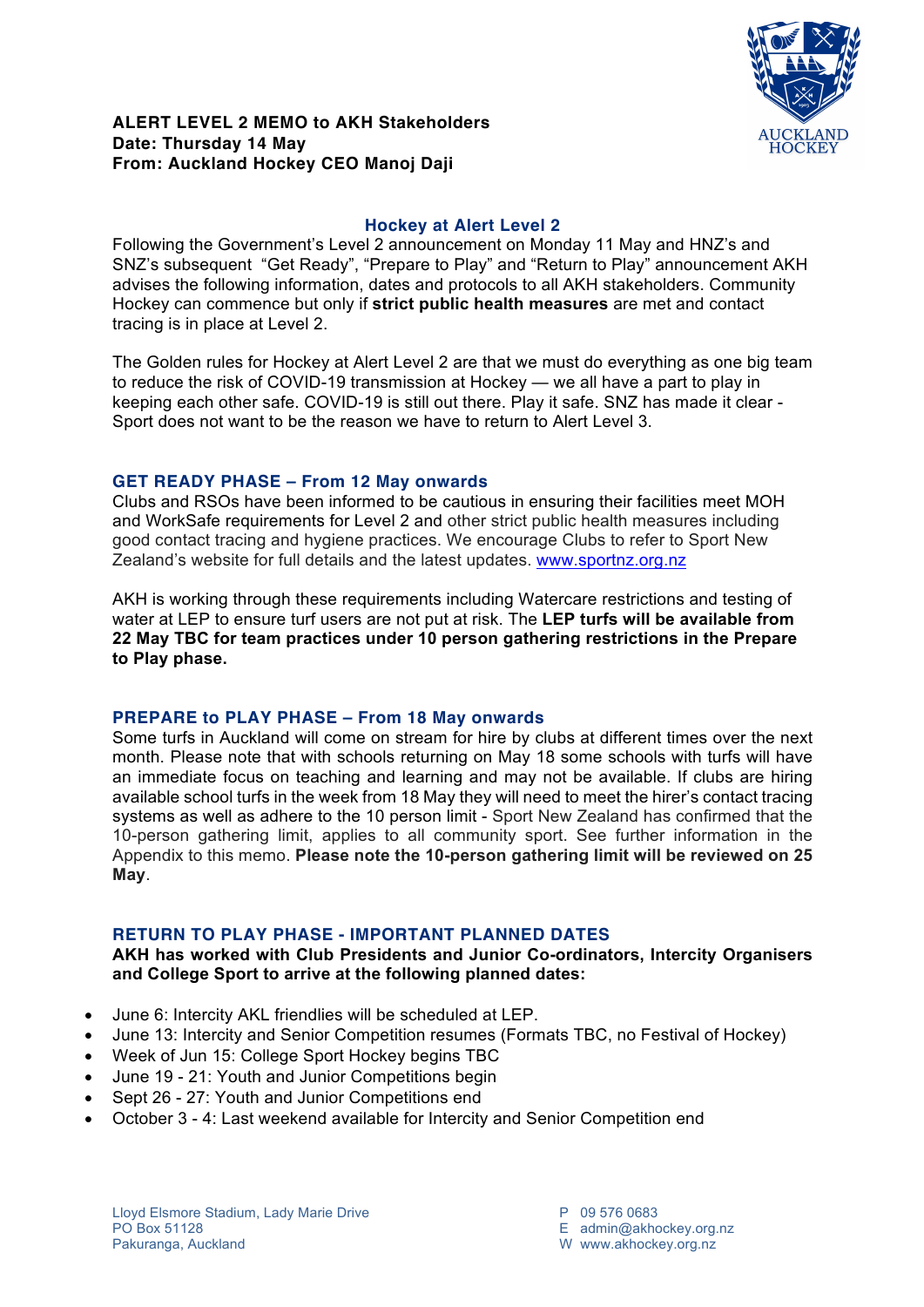**APPENDIX to the MEMO:**



**All questions regarding this memo or its Appendix should be directed to your Club President or Secretary in the first instance so collation of queries can be passed on to AKH.**

- **1. Team practices and training** may resume from 22 May (dependent on Watercare approval) at LEP. Bookings can be made for LEP via admin@akhockey.org.nz or using the Booking Form on our website or the AKH app. Those club personnel making bookings will need to work with AKH for contact tracing requirements and agree to the 10 person limit protocols we put in place. We will have a zero tolerance approach on teams not complying with protocols and future bookings will be compromised.
- **2. Junior teams** will have the option to enter for a 20 June start or Term 3 start. The July holiday break for juniors will have two no play weekends but some AKH arranged festival mornings will be available for junior players over those weekends.
- **3. Affiliation Fees** all AKH Club Presidents will be advised of revised Affiliation Fees on Thursday May 14. Fees will be based on number of games scheduled to be played.
- **4. Team Entries** Reconfirmation of Senior and Youth **team entries** from Clubs must be with AKH no later than June 1. Junior team entries are due by 8 June. Please note there will be flexibility this year with Inter-Association Intercity transfers, Regrades, etc, due to COVID19. In addition, grade formats may be different to those initially advertised due to COVID19 and the truncated season from previous years.
- **5. COVID19 Hygiene Practices** should be adhered to at all times at all Hockey turfs:
	- A. Stay away from Hockey if you are unwell.
	- B. Keep your Physical Distance off the turf at all times.
	- C. Cough or sneeze into your elbow.
	- D. Use good Hand Hygiene at all times.
	- E. Do not use Hugs or Handshakes. Try the Hockey Handshake instead see www.twitter.com/xenioshockey/status/1235819830562832384
	- F. Spitting on the turf is prohibited. You will be carded. More information to follow from Hockey NZ.
	- G. Only personal safety equipment is allowed for defensive penalty corners, no sharing.
	- H. Drink bottles DO NOT share Drink Bottles at any time. Please ensure you take your drink bottles with you after your training session or game or place in the recycling bins provided at LEP. We strongly discourage re-filling of drink bottles at LEP.
	- I. First Aid info to follow
- **6. Contact Tracing** Protocols will be in place upon entry to LEP for training access over the coming weeks and communicated to hirers. Before the competition starts we will have a digital contact tracing solution and will communicate protocol for entry to LEP and other venues used for teams and spectators. All designated Team reps will be responsible for keeping manual attendance records of team members at training or games. AKH will also keep records manually through match cards during competition. External venues will have their own requirements for club hired training while AKH is working on matchday protocol across all venues. More information to follow.
- **7. COVID19 Health and Safety Delegates** Each AKH Club and Teams within a Club will be required to nominate a Health and Safety delegate who is a champion of all messaging and behaviour of teams while at a Hockey facility including the completion of back-up manual contact tracing attendance records of players and spectators. Team and Club delegates email and cell phone details should be submitted to Auckland Hockey no later than 26 May.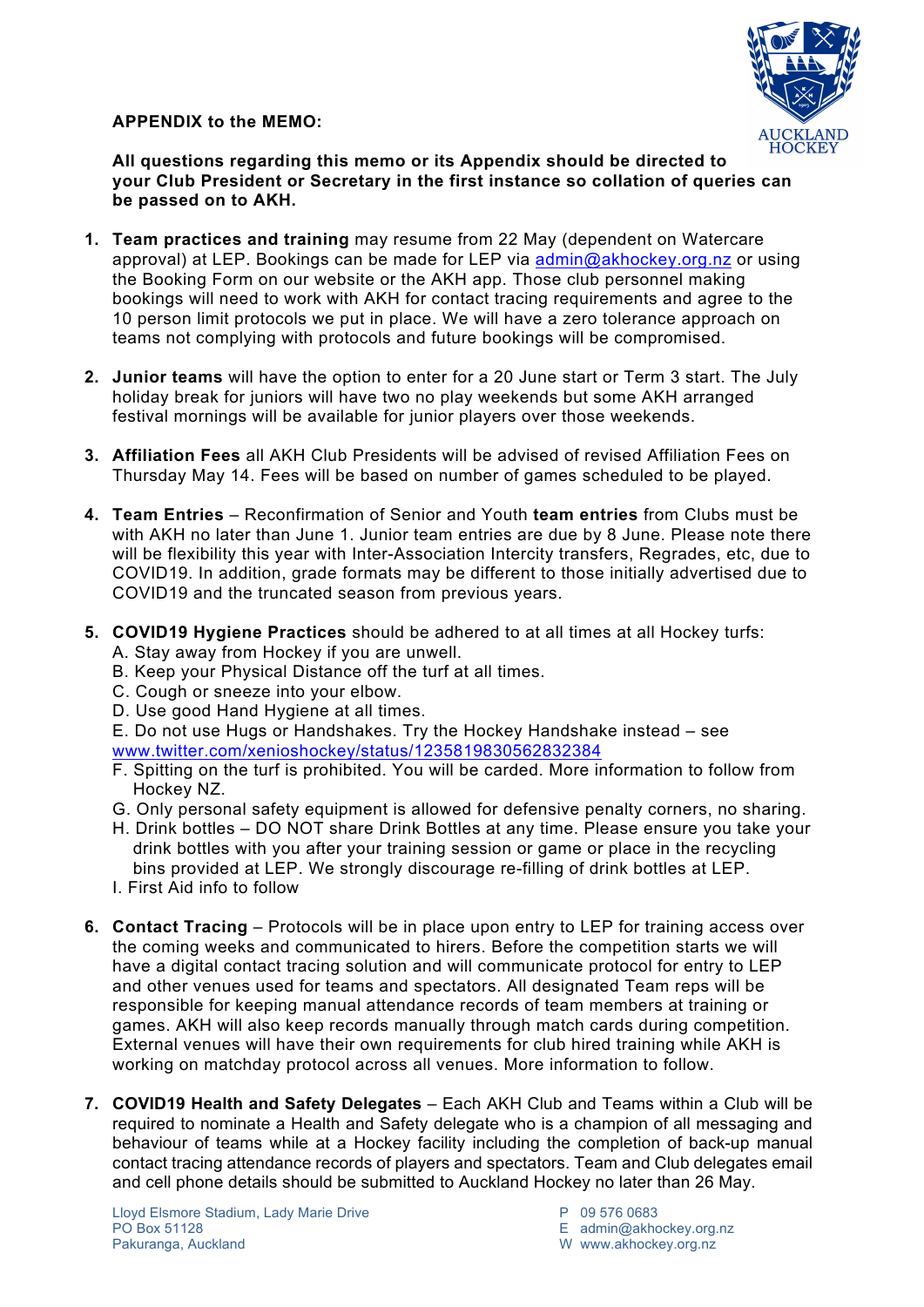

- **8.** At LEP we have the added complication of ensuring we meet the **Watercare restrictions** as well as testing our recycled water to ensure we do not put turf users at risk.
- **9.** To meet **GATHERING restrictions** trainings and games will be phased during Level 2. Remember the 10 person limit will be reviewed on 25 May. This means that teams can train or play, subject to the combined number of players, coaches and/or officials not exceeding 10 on a field or court. We interpret this to mean groups of 10 on a quarter of the turf each as a maximum with no intermingling between the groups and distancing respected between the quarters. Coaches come within the 10 person groups, therefore you may have a small game across the turf of 5v4. Therefore, It may not be practical for junior teams to practice with the 10 person limit restrictions with parents present on or around the turf.
- **10. TOILETS and SHOWERS** at LEP downstairs toilets only will be open for training sessions. Showers are prohibited in the circumstances for both trainings and games at LEP and due to water restrictions until further notice. All toilets will be commercially cleaned daily. Where possible you should go to the toilet at home before or after hockey training.
- **11. Bar, Pavilion and Café at LEP** this will only be open when competition games start on the weekend of June 6th. Indoor Gathering restrictions and hospitality rules will apply and contactless payment only will be accepted.
- **12. All Changing rooms, DUGOUTS and the Umpires Room** at LEP will be closed until the start of Competitions.
- **13. New fences at LEP** Next week with the support of Auckland Council we are able to start the replacement of the baseline fences damaged in the June 2019 mini tornado. The repair and replacement on Turf 1 will be completed by the end of May.
- **14. Spectators** Any limits on spectators at games will be known after 25 May. Please ensure you keep your physical distance from other spectators at all venues. All spectators will be required to comply with AKH contact tracing protocols at Level 2.
- **15. Spectators at Trainings at LEP** There will be no spectators allowed at LEP for training and practices leading up to June 6. Following that, spectators will be strongly discouraged except where absolutely necessary eg parents who drive children to their hockey training but should remain in vehicles where possible.
- **16. Do Not Congregate** in carparks or at entry points to turfs, please keep your distance from other stakeholders.

#### **17. Return to Community Hockey – In Case of illness**

Club members and individuals should not return to Hockey if in the last 14 days they have been unwell or had close contact with a known or suspected case of COVID-19. In an environment of community transmission of COVID-19, any individual with respiratory symptoms (cough, sore throat, fever or shortness of breath), even if mild, should be considered a possible case of COVID-19. All club members are advised not to attend hockey facilities if they are unwell and should use a cautious approach. Any team or club member who is unwell should be referred to a doctor in accordance with MOH guidelines. Any participant with a possible case of COVID-19 should refrain from training (even at home) until they have been cleared to do so by a doctor, given the potential for worsening illness.